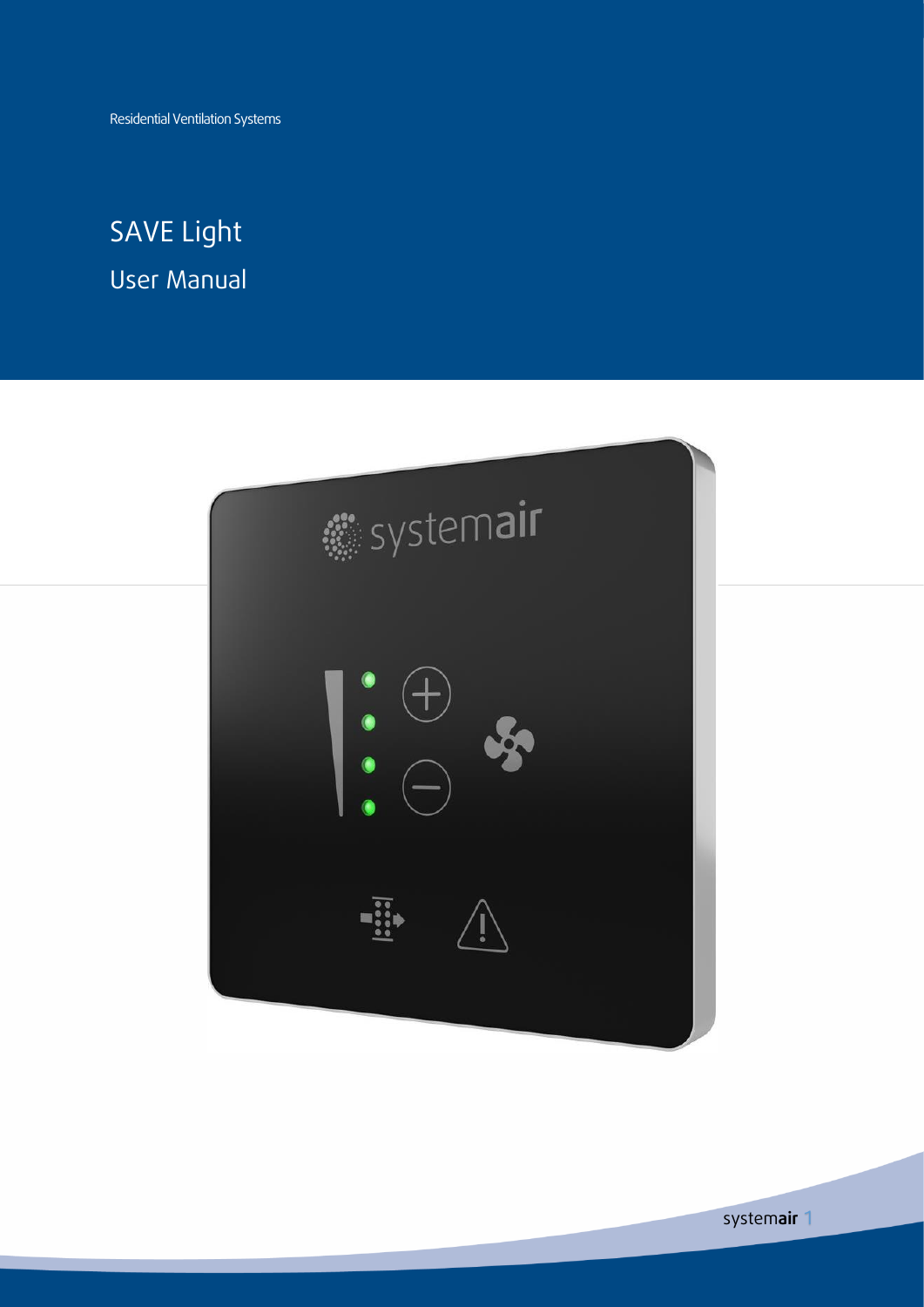

## Contents

| 3.1 Changing the Address (if more than one SAVE LIGHT control panel is used)  6 |  |
|---------------------------------------------------------------------------------|--|
|                                                                                 |  |
|                                                                                 |  |
|                                                                                 |  |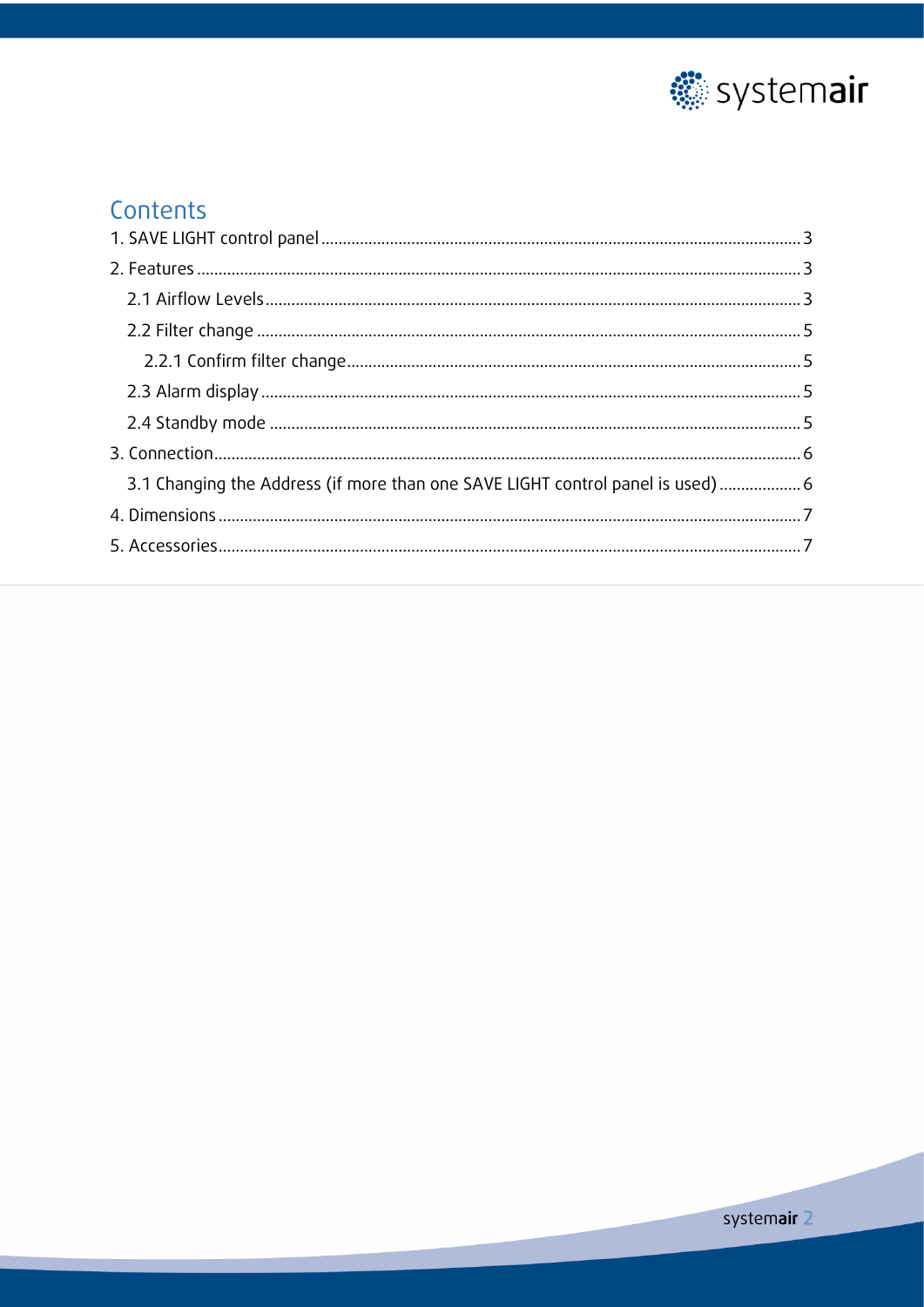

## <span id="page-2-0"></span>1. SAVE LIGHT control panel

**SAVE LIGHT** is an easy to use Control panel for residential air handling units from the SAVE series. It allows to change between the 4 pre configurated air flow levels. It also indicates if an alarm is present or if the Filters have to be changed.

It is available in either black or white.

- 1. Increase/Decrease airflow
- $2.$ Current airflow level/mode
- Filter change LED  $3.$
- General alarm LED  $4.$



### <span id="page-2-1"></span>2. Features

The SAVE LIGHT control unit covers the basic functions for operating the ventilation unit; please find more details in the following sections.

A SAVE TOUCH or SAVE CONNECT module is still required to configure individual settings and initial commissioning.

#### <span id="page-2-2"></span>2.1 Airflow Levels

The different Airflow levels can be easily controlled via the (+) and (-) buttons:

- Press the Button  $\left(\begin{matrix} + \end{matrix}\right)$  to increase the airflow.
- Press the Button  $\left(\text{-}\right)$  to decrease the airflow.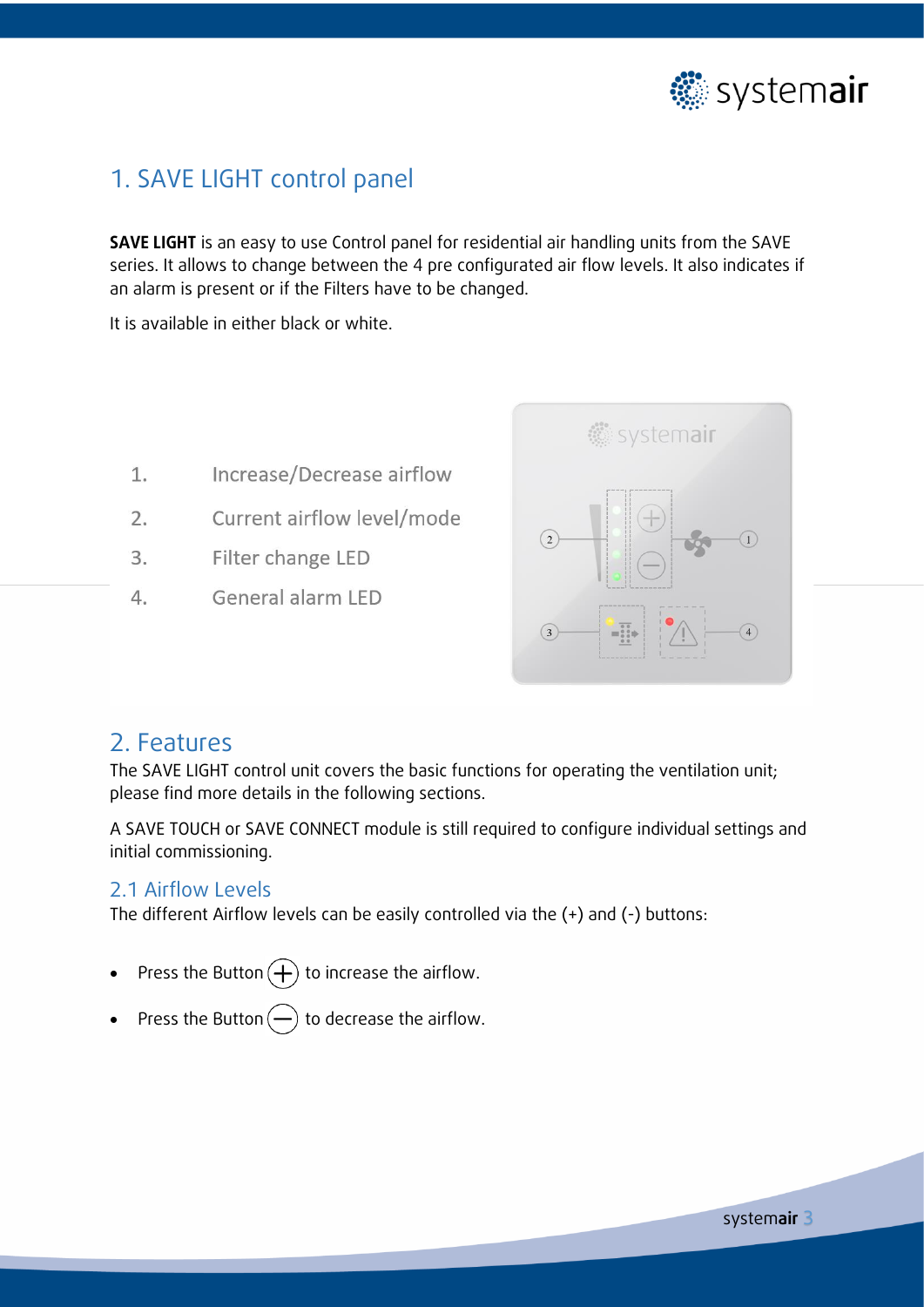

| <b>Stage</b>            | Illustration | <b>Description</b>                                                                                                                                                                                                                     |
|-------------------------|--------------|----------------------------------------------------------------------------------------------------------------------------------------------------------------------------------------------------------------------------------------|
| Off                     |              | The fans can be set to "Off" by activating the "manual<br>fan stop" function.                                                                                                                                                          |
| Low                     |              | Fan speed - 25% (Default setting)                                                                                                                                                                                                      |
| Normal                  |              | Fan speed - 45% (Default setting)                                                                                                                                                                                                      |
| High                    |              | Fan speed - 70% (Default setting)                                                                                                                                                                                                      |
| Boost venti-<br>lation  |              | Sets the speed of the supply and extract fans to the<br>"Maximum" level for exchanging the room air with fresh<br>air within a short period of time. The unit automatically<br>switches back to the previous active mode after 1 hour. |
| Auto - blinks<br>slowly |              | Automatic air flow control. Only available if the week<br>programme or demand control functions are activated or<br>the fan control is set to External control. To activate this<br>mode, press the + button for 3 seconds.            |

Notes:

- The extra stages minimum and maximum can only be activated by a signal from an external source (e.g. via a digital input).
- The "AUTO" mode can be configured using the SAVE TOUCH control panel.
- It is not recommended to set fan to Off in standard households.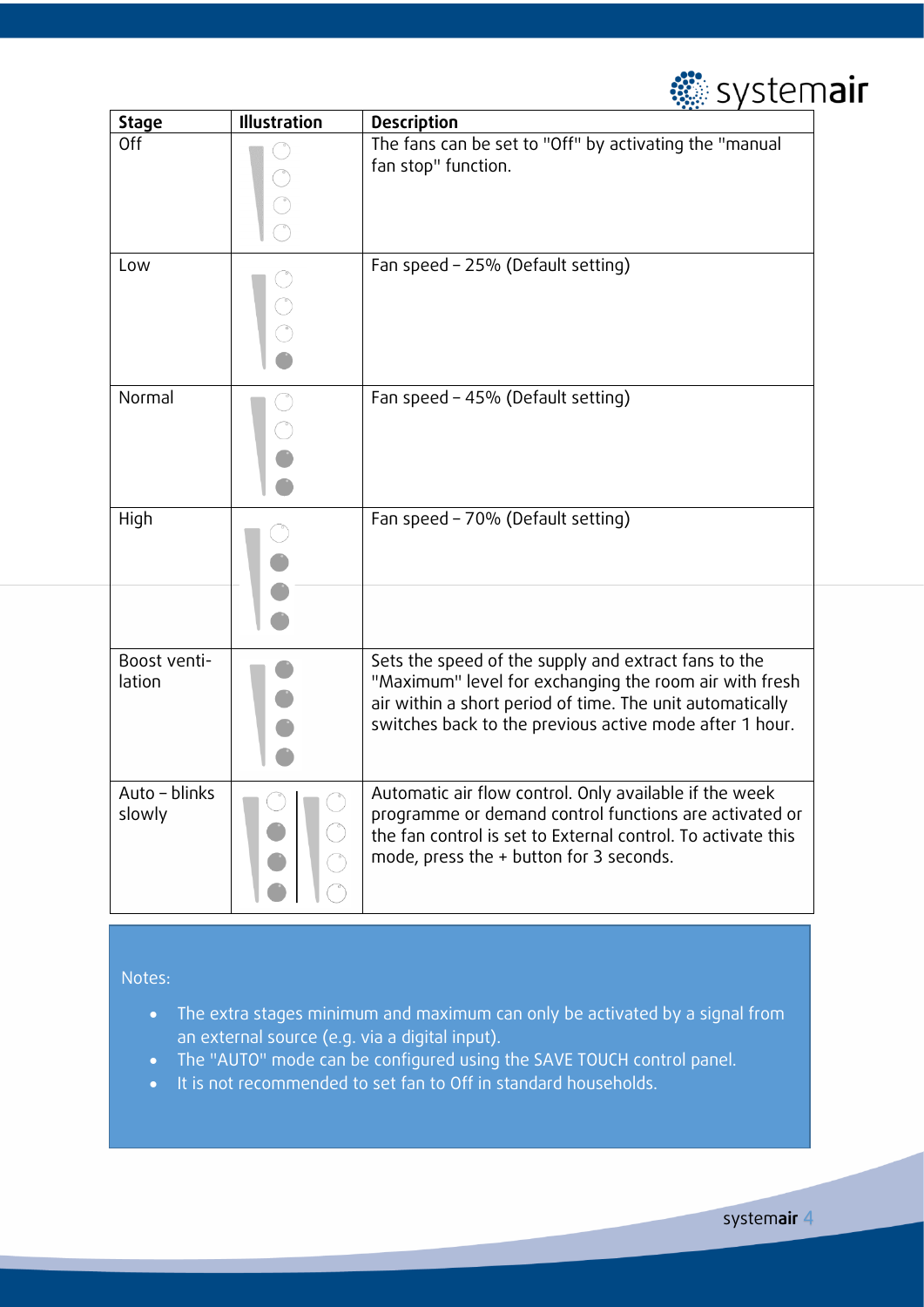

#### <span id="page-4-0"></span>2.2 Filter change



To ensure optimum indoor air quality, the filters must be changed regularly. The filter change LED indicates when the filters should be changed. This is normally done 2-3 times a year depending on the air pollution at the installation site.

#### <span id="page-4-1"></span>2.2.1 Confirm filter change

After the filters have been replaced, the alarm display can be reset. By pressing the (+) and (-) buttons simultaneously for 3 seconds, the alarm is acknowledged and the counter for the filter display starts again from the beginning. Depending on how high the intervals are set; the next alarm is then triggered after the set number of months.

The interval duration can be changed via the SAVE TOUCH control unit or with the help of the SAVE Connect module.



#### <span id="page-4-2"></span>2.3 Alarm display



General alarm LED that lights up as soon as an alarm occurs.

Information about the alarm can be called up via the SAVE TOUCH control unit or via the SAVE Connect module. It is not possible to acknowledge alarms via the SAVE LIGHT control unit.

#### <span id="page-4-3"></span>2.4 Standby mode

The sleep mode of the control panel is active between 21:00pm and 07:00am. In this state, all lights on the control unit are switched off.

Press any button on the control panel to cancel sleep mode. After 3 minutes of inactivity, the control panel automatically returns to sleep mode.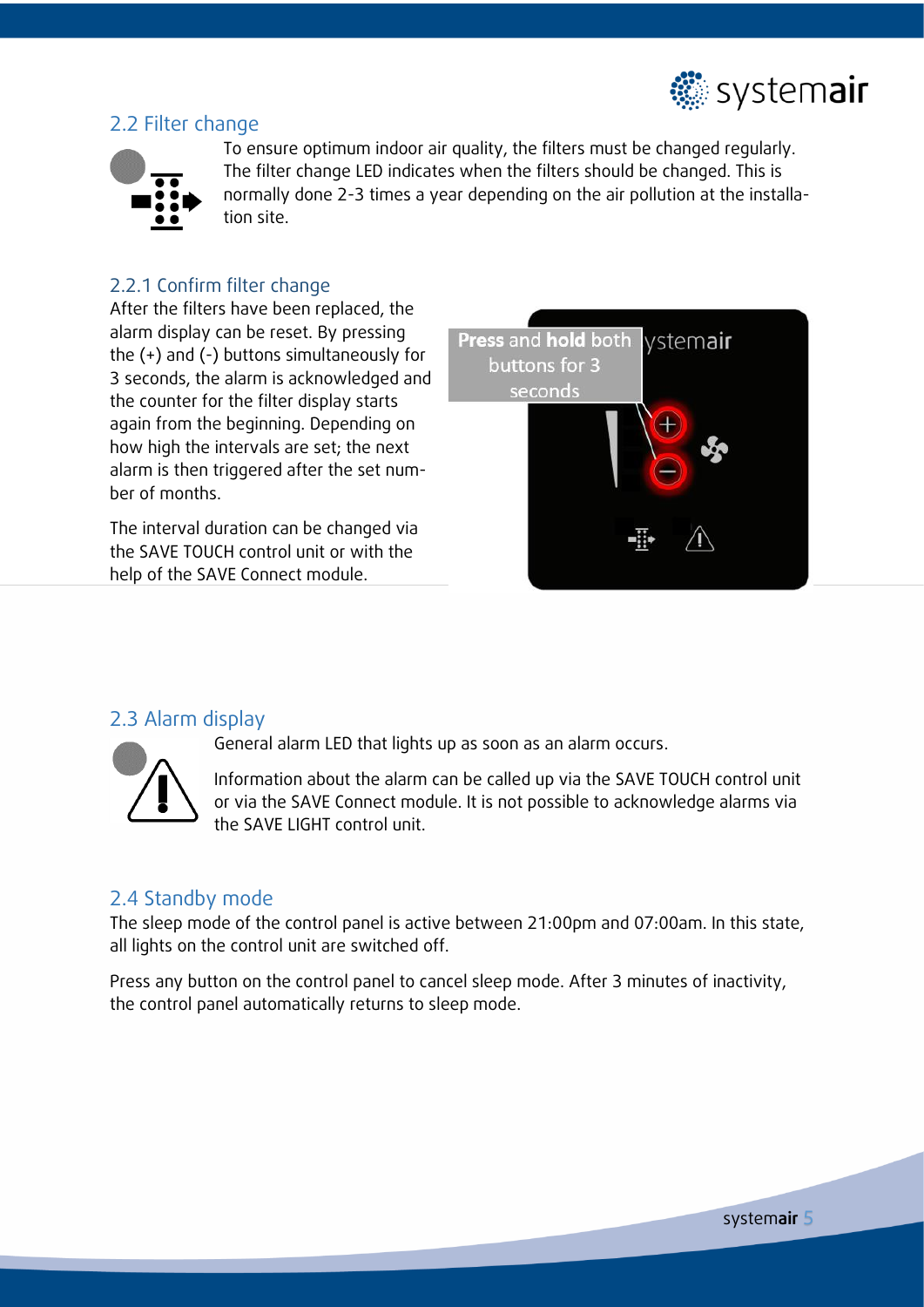

### <span id="page-5-0"></span>3. Connection

The control panel is connected to the air handling unit via an RJ10 (4P4C) cable. The maximum cable length should not go above 50 meters or it will not work.

Up to five SAVE LIGHT control panels can be connected to one air handling unit. When connecting multiple control panels, the HMI Address has to be adjusted. The addresses HMI6 to HMI10 are intended for SAVE LIGHT; no address should be assigned twice. From Factory the SAVE LIGHT is assigned to the address HMI10.

A 12m connection cable and a Y-adapter for connecting several control units can be found in our range of accessories.

### <span id="page-5-1"></span>3.1 Changing the Address (if more than one SAVE LIGHT control panel is used)

- 1) Press the button  $\ominus$  for 10 seconds.
- 2) Now the desired address value can be set via the buttons  $\oplus$  or  $\ominus$  The LEDs light up according to the graphic below.
- 3) Press the button  $\bigcirc$  for 10 seconds or wait 180 seconds to exit the addressing mode.